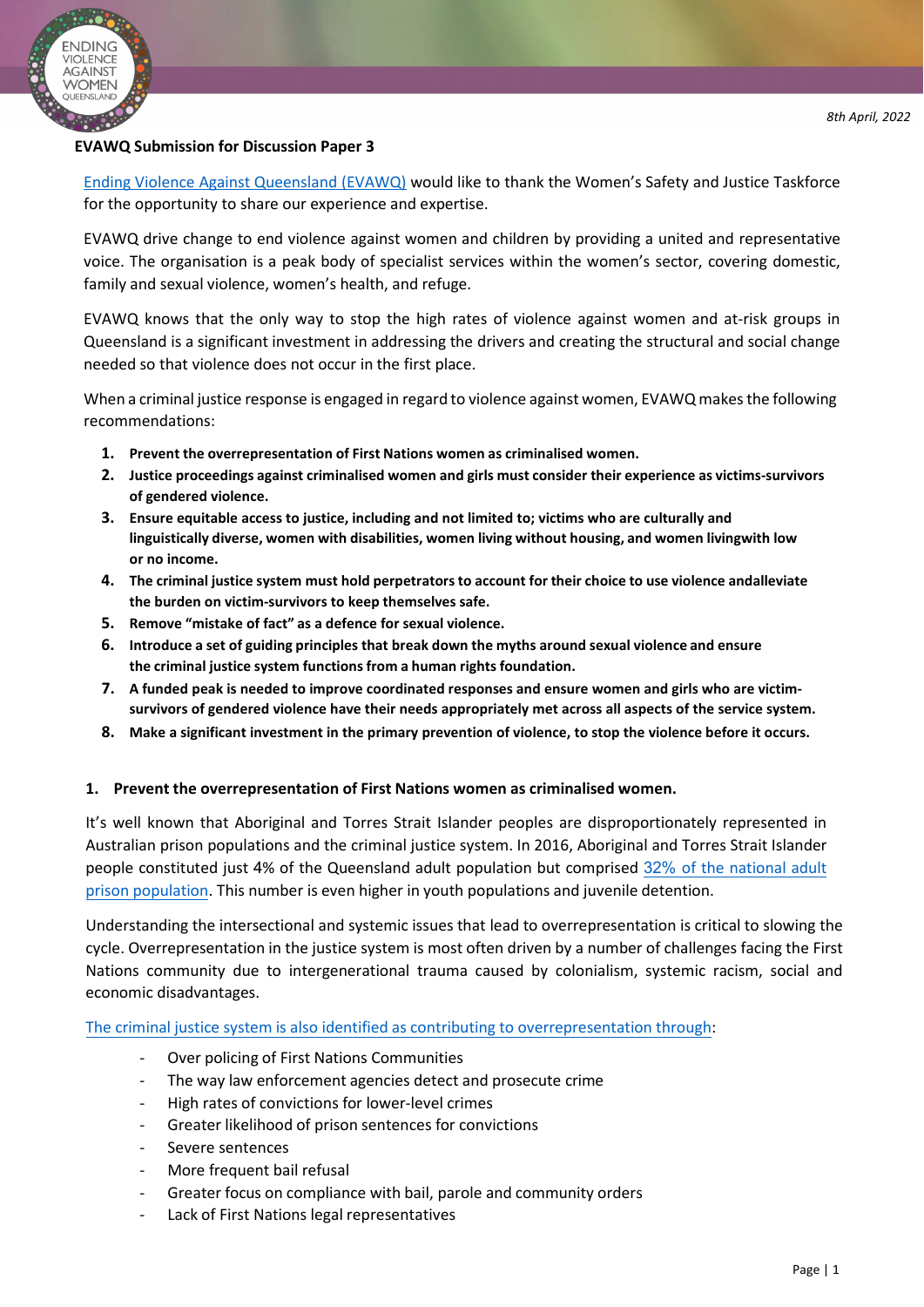

Focus needs to be put on the justice system to stop First Nations women being charged or incarcerated in the first place. This may include diverting people from court to culturally safe community-led solutions based on justice reinvestment models This could include engaging with domestic, family and sexual violence services, drug and alcohol services, and other rehabilitation programs with holistic approaches. Courts also need to consider the important role of First Nations woman in community as mothers, carers and leaders.

### **2. Justice proceedings against criminalised women and girls must consider their experience as victims/survivors of gendered violence.**

Most women who are criminalised have experienced significant abuse and trauma that can affect the way they operate in the world, and this should be considered in justice proceedings. Their experience as criminalised women should not be discussed or analysed separately or in opposition from their experiences as victim-survivors. This commonly affects First Nations women, who as discussed in point 1, are overrepresented in the criminal justice system. EVAWQ supports Sisters Inside Response to Discussion Paper 2 (2021) discourse on this issue.

Women may also end up as accused persons in the justice system by being mis-identified as perpetrators in DFV relationships, or from their social connections to partners and family who may put these women in criminal situations. This is why their lived experiences of violence are integral to their offending and they need to be considered as victim-survivors first.

Women and girls accused of committing offences must also have access to high quality legal advice and representation, who can accurately understand their lived experiences of violence and their position as victimsurvivors. Lawyers and police need to receive training from a gendered lens to understand the gendered and structural nature of violence and be skilled in providing trauma-informed culturally safe interactions in order for these women and girl's needs to be met.

# **3. Ensure equitable access to justice, including and not limited to; victims who are culturally and linguistically diverse, women with disabilities, women living without housing, and women living with low or no income.**

Ensuring that every woman and girl have equitable access to justice is imperative for improving the criminal justice system. There are many factors that may affect women's ability to access justice. A big barrier for women is understanding the ins and outs of the system, their rights and the specifics of consent law. This is especially harder for young women, and women with cognitive disabilities. WWILD Sexual Violence Prevention Association in their consultation with the Royal Commission into Violence, Abuse, Neglect and Exploitation of People with Disability have highlighted that women with cognitive disabilities suffer 'extremely high' rates of sexual violence in the community, and that better supports and services are needed to assist people with disability to both prevent the violence from occurring and navigate the complexities of the justice system as accused and accusing.

Socio-economic status is also a factor in accessing justice, as pro-bono lawyers may not always have capacity and time to dedicate to complex cases. This can lead to women feeling like they need to take legal deals that don't benefit them, not receiving the advocacy that is needed, or feeling like their voice is not being heard, both in situations where they may be accused or accusing.

Women without housing, women working as sex workers, and women who use drugs are just some examples of demographics of women who may experience sexual violence but might not come forward or receive equal access to justice because of social stigmas that surround their situation, or a fear of being criminalised and not believed in some way.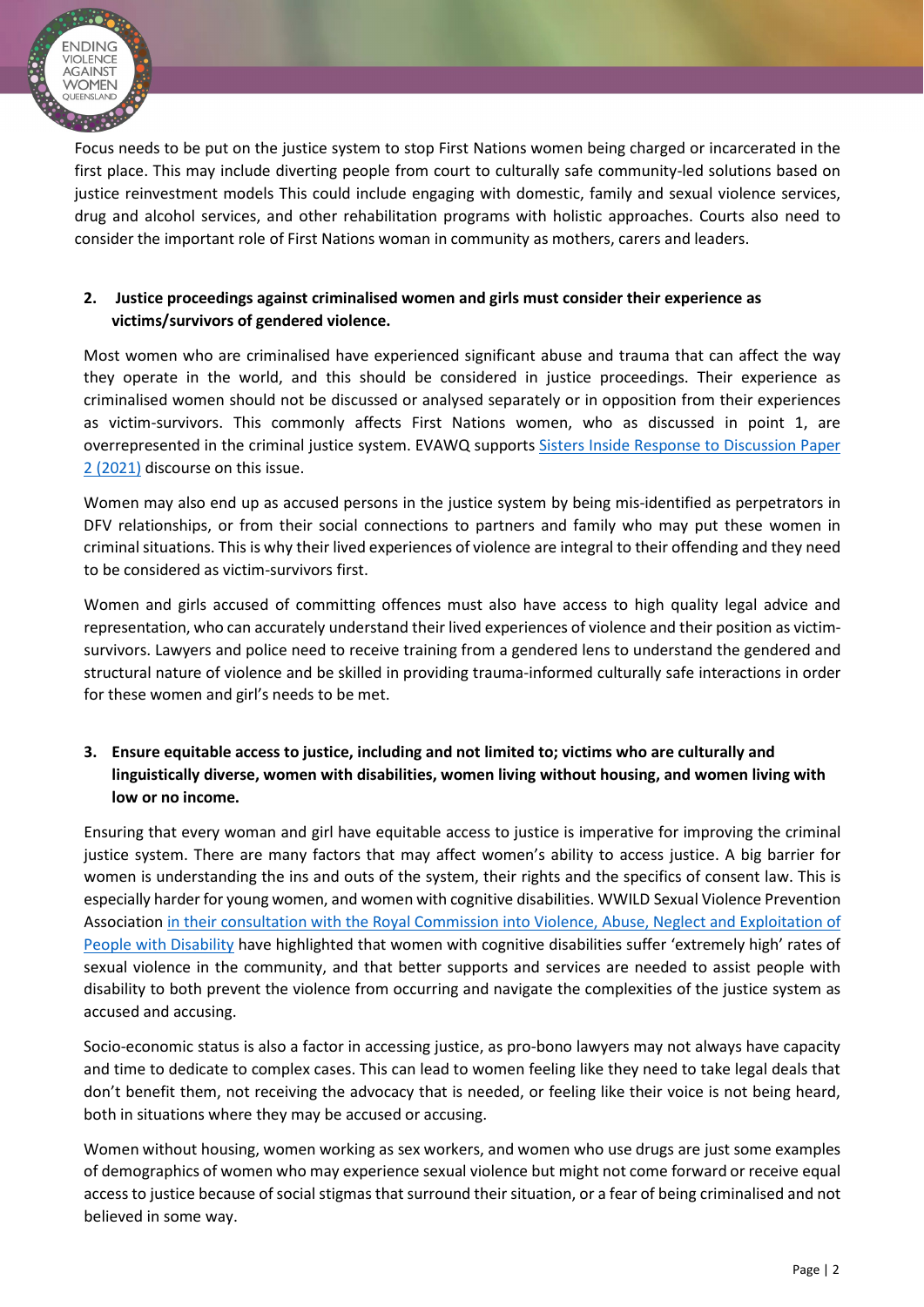

There are also fears for mothers around child safety, and a fear of their children being removed from them (especially First Nations Women) if they report or proceed with a legal response. The system needs to do a better job of supporting these populations to come forward, be believed and have a fairchance at receiving the justice they want and deserve.

### **4. The criminal justice system must hold perpetrators to account for their choice to use violence and alleviates the burden on victim-survivors to keep themselves safe.**

The current justice system puts the burden of keeping safe on victim-survivors. Leading up to court proceedings, the onus is also often put on victim-survivors to make a complaint about sexual or violent offending, which may put them in a dangerous situation if they are blamed for the charges by the perpetrator. In North Queensland Women's Legal Service submission, they say that clients often believe that the police will automatically charge the perpetrator and second guess themselves when this does not occur. They also say that many women are not informed that they can make a formal criminal complaint, or believe they have by telling the police officer what has occurred (North Queensland Women's Legal Service, 2021).

Often in court proceedings, the victim-survivor is aggressively cross-examined. Whilst there is a right to a "fair trial", a power imbalance already exists against the woman accusing, both from the system and the accused. The process is often re-traumatising for victims and places the burden on their shoulders to prove that their experience was "bad enough" to get justice. It places a certain blame on the victim, and a lack of accountability for the perpetrator's choice to use violence. When a woman goes into court, she often comes face to face the perpetrator and his family, which can be intimidating and frightening. Improving court processors and designs to ensure the women's safety while giving evidence could support the outcome for better perpetrator accountability.

This lack of accountability for perpetrators is also demonstrated in court proceedings by not recommending men's perpetrator programs to low-level or young perpetrators. As found in the Evaluation of Uniting Care Men's Behaviour Change Programs, due to a lack of sufficient funding for these programs, spaces are limited with long waitlists, and therefore not enough men are being recommended as they have to focus on high-risk cases. Intervention programs are arguably most important for young or low-risk offenders to divert them from escalating their violence in the future and positively impacting their trajectory. Ensuring that effective evidence-based men's perpetrator programs are required, accessible and properly funded is a key tertiary intervention strategy, that may help alleviate the risk of increased perpetrator violence after interactions with the criminal justice system.

### **5. Removal of "mistake of fact" as a defence for sexual violence**

EVAWQ supports the removal of "mistake of fact" as a defence for sexual violence, as summarised by Women's Health and Equality Queensland in their submission to Discussion Paper 2. The Bill retains the mistake of fact excuse which allows a defendant to argue mistaken belief, rather than requiring the defendant to show the positive steps they took to gain consent. The excuse also does not recognise that victims may 'freeze' (tonic immobility); a common and recognised response during an assault. A victim may be afraid of an implied threat of violence, attempt to pacify the aggressor, or it may be safer for them to not resist during an assault. Queensland case law, which these amendments are based on, demonstrate that the mistake of fact defence regularly underminesthe model of consent included in the proposed Bill. The proposed changes do not require defendants to show they took positive steps to ascertain consent. This will continue a dangerous precedence that undermines the consent legislation and fails to protect victims.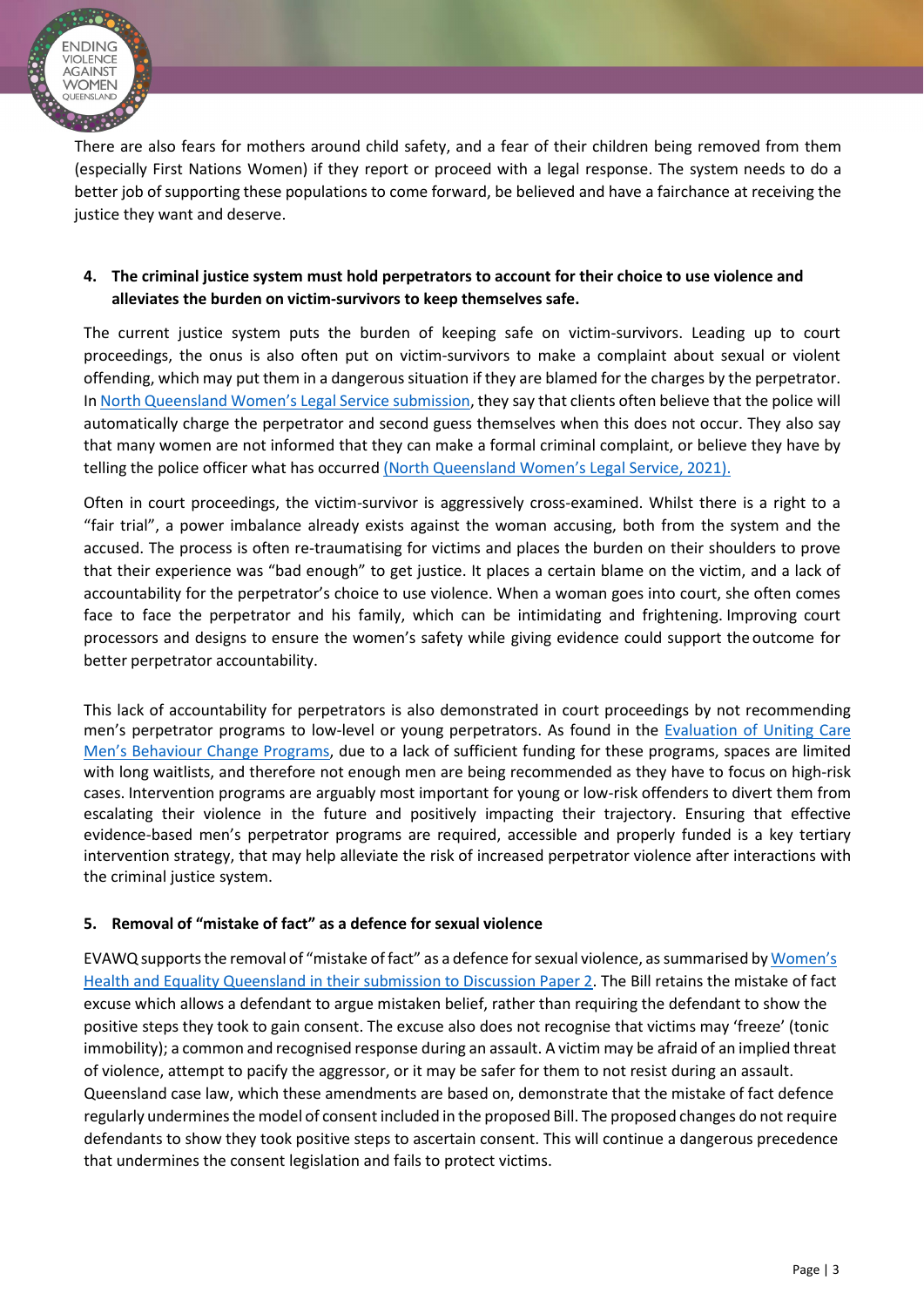

**6. Introduce a set of guiding principles that break down the myths around sexual violence and ensure the criminal justice system functionsfrom a human rights foundation.**

Evidence consistently demonstrates that sexual abuse is significantly under reported and there are barriers to reporting and receiving trauma responsive, human rights based criminal justice responses, and to see justice through convictions. This is a particularly significant issue for children who are victims.

EVAWQ supports the introduction of guiding principles to Chapter 32 of the Criminal Code, as summarised by Women's Health and Equality Queensland in their submission to Discussion Paper 2. Guiding principles would assist the criminal justice system in handling rape and sexual assault cases and would assist in improving broader social and cultural issues about the understandings of consent.

The law should provide clarity and guidance to society and play a role in addressing 'rape myths' and challenging rape culture perpetuated by broad misunderstandings of sexual violence. Interpretive or guiding principles would ensure that the interpretation of this law represents the suggested strengthening of the legislation. They can also ensure the proper and adequate function of the law in practice. The Victorian Crimes Act 1958 sets itself apart by having included guiding principles at section 37B for over a decade now, and it is time that Queensland's outdated legislation followed this lead. A model of guiding principles drafted for the Australian Feminist Legislation Project is a suitable example for the Taskforce to consider.

It is the intention of Parliament that in interpreting and applying this chapter, courts are to have regard to the following matters:

- (a) there is a high incidence of sexual violence within society;
- (b) sexual offences are significantly under-reported;
- (c) a significant number of sexual offences are committed against women, children and other vulnerable persons, including persons with a cognitive impairment or mental illness;
- (d) sexual offenders are commonly known to their victims;
- (e) sexual offences most frequently occur in residential locations;
- (f) there are legitimate reasons why victims of sexual violence may not physically resist an assault, including, but not limited to, physiological responses to aggression and fear of escalating or prolonging the attack;
- (g) sexual offences often occur in circumstances where there is unlikely to be any physical signs of an offence having occurred; and
- (h) there are legitimate reasons why victims of sexual violence may not immediately report an assault to police or another person and a failure to make an immediate report, on its own, does not discredit an allegation (J. Crowe, A. Flynn, and B. Lee, unpublished manuscript.)

# **7. A funded peak is needed to improve coordinated responses and ensure women and girls who are victimsurvivors of gendered violence have their needs appropriately met across all aspects of the service system.**

Recommendation 17 of the *Hear Her Voice* report highlighted the need for an adequately resourced independent peak body that integrates the specialist sectors to improve advocacy, communication, coordination, implementation and innovation.

This peak will allow for a more effective and coordinated service system, ensuring accessible, responsive and integrated service responses for both victim/survivors and perpetrators. Funding an independent peak will ensure that specialist services are well supported to implement changes, increase capability, identify and respond to emerging trends, innovate to create cross-sectoral solutions. It will also enhance pathways for all levels of government to consult with a peak representative body on legislative reform, funding priorities and emerging trends.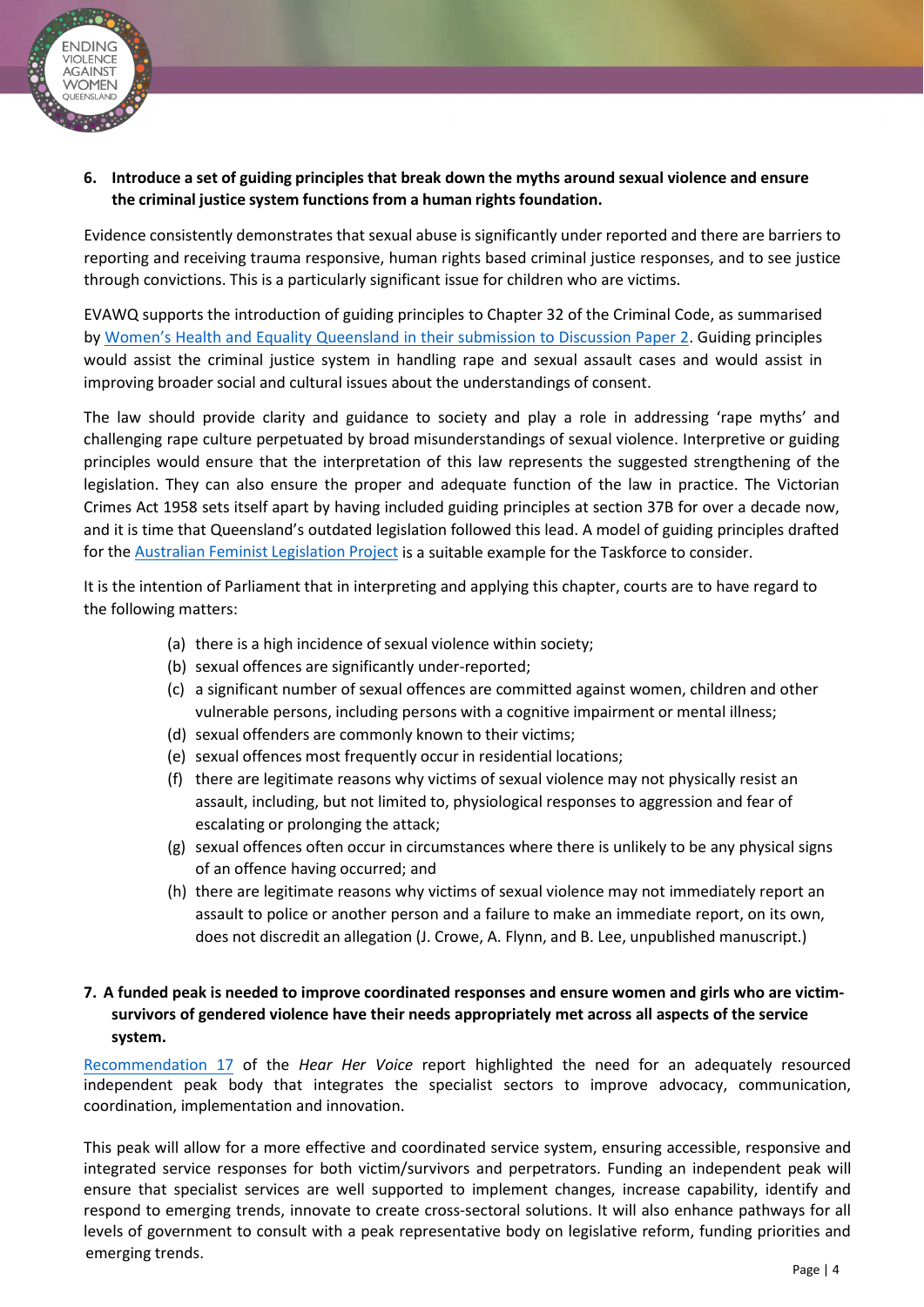

### **8. Make a significant investment in the primary prevention of violence, to stop the violence before it**

### **occurs.**

EVAWQ has spoken extensively about Primary Prevention as the single most important goal to reduce gendered violence. We call for expanded investment and support for primary prevention, with an evidencebased, whole of community approach.

In 2020 sexual assault reports were at a **30 year high**. In Qld rates increased by 5% between 2019 and 2020. Qld now has the 2nd highest rate sexual violence rate in the country. Addressing the gender-based drivers of domestic, family and sexual violence is the key to prevention for the future, and to addressing these rising figures. Acknowledging that gender inequality is both the core of the problem, and the heart of the solution. Where power and resources are equally distributed between men and women, and people do not believe that men and women have specific characteristics that make them unequal results in reduced violence against women. The Taskforce needs to look into substantial commitment to funding coordinated evidencebased primary prevention of violence initiatives. Investing in prevention creates substantial long-term savings for government and the community by stopping the violence from occurring in the first place.

The best way to address women and girls experience of sexual violence in the criminal justice system is to prevent the violence from occurring in the first place.